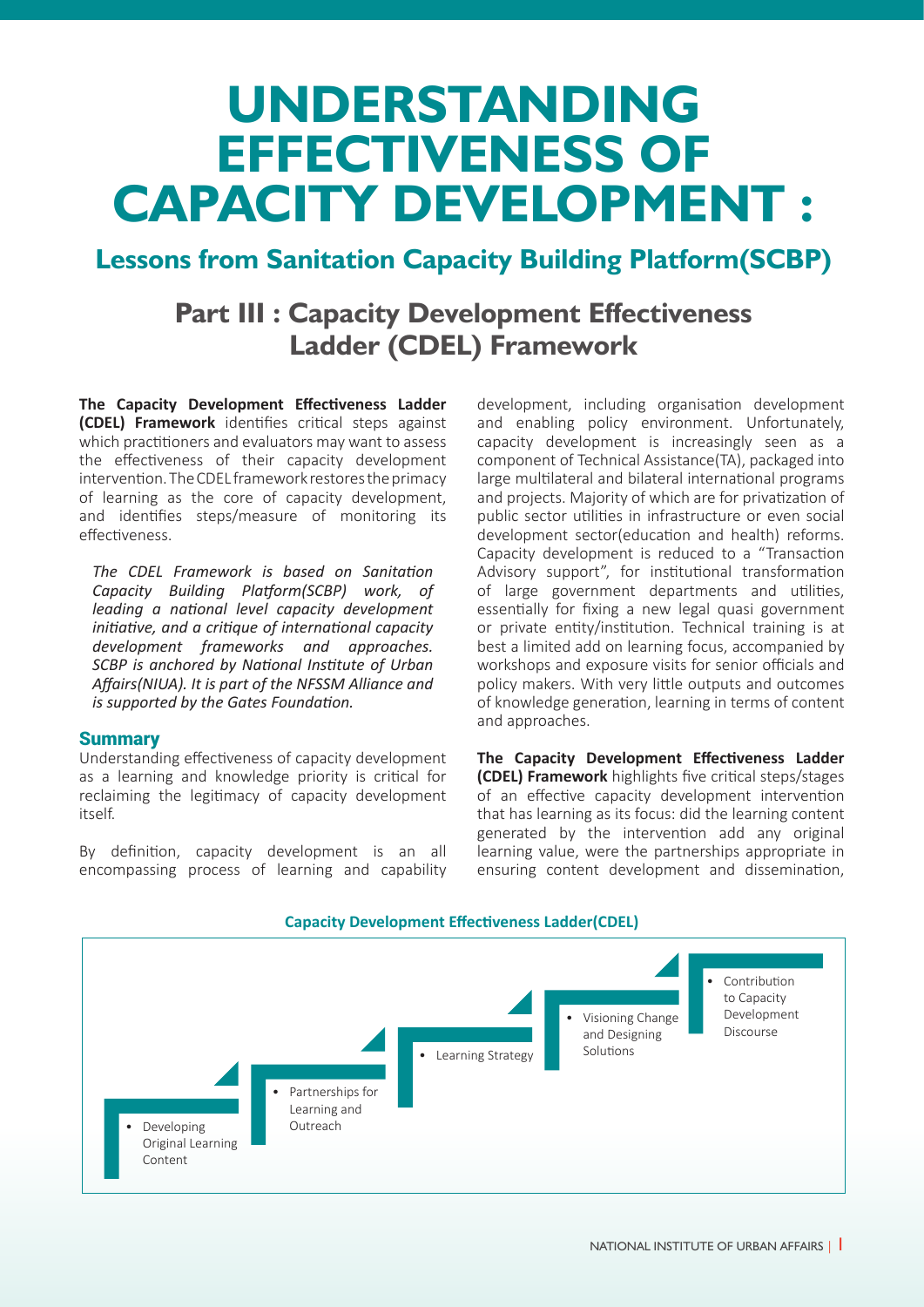was there a learning strategy that was developed and implemented, was there a concrete visioning of solution(s) that connected learning to practice, did the capacity development intervention contribute to the national and international discourse and learning on capacity development.

This paper does not attampt to redefine capacity development. The Capacity Development Effectiveness Ladder Framework is a modest contribution to re prioritising learning as the core of capacity development work, defines some critical stages/steps that define effectiveness of a learning initiative, and provides a caution against seeing capacity development as a formalistic process and set of activities.

#### Capacity Development Effectiveness Ladder (CDEL) Framework

Capacity development has been much written about and debated. Seen as an extension of learning, capabilities and knowledge development, capacity development has been the focus of large international development programs and budgets.

Capacity development, has been defined as:

*"the process through which individuals, organizations and societies obtain, strengthen and maintain the capabilities to set and achieve their own development objectives over time. Simply put, if capacity is the means to plan and achieve, then capacity development describes the ways to those means.*

*But what exactly do we mean by capacity development? Confusion around the term seems to have grown along with its popularity. For some, capacity development can be any effort to teach someone to do something, or to do it better. For others, it may be about creating new institutions or strengthening old ones. Some see capacity development as a focus on education and training, while others take a broad view of it as improving individual rights, access or freedoms."<sup>1</sup>*

Capacity development has come to be defined in a framework comprising three interconnected levels of capacity

Several international development agencies and UN systems define capacity development in the above framework. These three levels influence each other in a fluid way – the strength of each depends on, and determines, the strength of the others Some experts add two more components : accountability and sustainability.

#### **Three interconnected levels/pillars of capacity development : UNDAF framework<sup>2</sup>**



As a framework, this seems logical. To define the larger mandate of capacity development as more than just training programs. Seen this way, a capacity development intervention is then expected to contribute to outcomes at the institutional and policy level. But there are some issues we need to consider.

#### Capacity Development for Organisation Development/Re-structuring : Limitations

A World bank Independent Evaluation Group report defines effectiveness of capacity building as : "How well institutional rules of the game(for example relating to tax and spending regimes) are linked with sustained performance of both organizational entities(such as Ministries and Departments) as well as individuals responsible for delivering results(the staff)".<sup>3</sup> Why should an organizational re-structuring be considered a capacity development aim/outcome? **It is an Organisation Development objective in its own right.**

**"Sustained performance" can be there in a limited way, having nothing to do with any learning achievement.** Under re-structuring an institution, the roles of staff can be reduced to managing contracts and consultants only, then de skilling of sectoral expertise rather than skilling and learning, with some some contract management skills and templates, is all we get.

Developing capacity at organizational level unfortunately, often implies a "Transaction Advisory" support in the form of designing the legal

*<sup>1</sup> UNDP Capacity Development Primer; https://www.undp.org/content/undp/en/home/librarypage/capacity-building/capacity-development-a-undp-primer.html* 

*<sup>2</sup> Capacity Development UNDAF Companion Guidance; https://unsdg.un.org/sites/default/files/UNDG-UNDAF-Companion-Pieces-8-Capacity-Development.pdf*

*<sup>3</sup>Vinod Thomas, DG IEG World Bank; https://openknowledge.worldbank.org/bitstream/handle/10986/9585/389150Capacity0D1Brief11901PUBLIC1. pdf?sequence=1&isAllowed=y*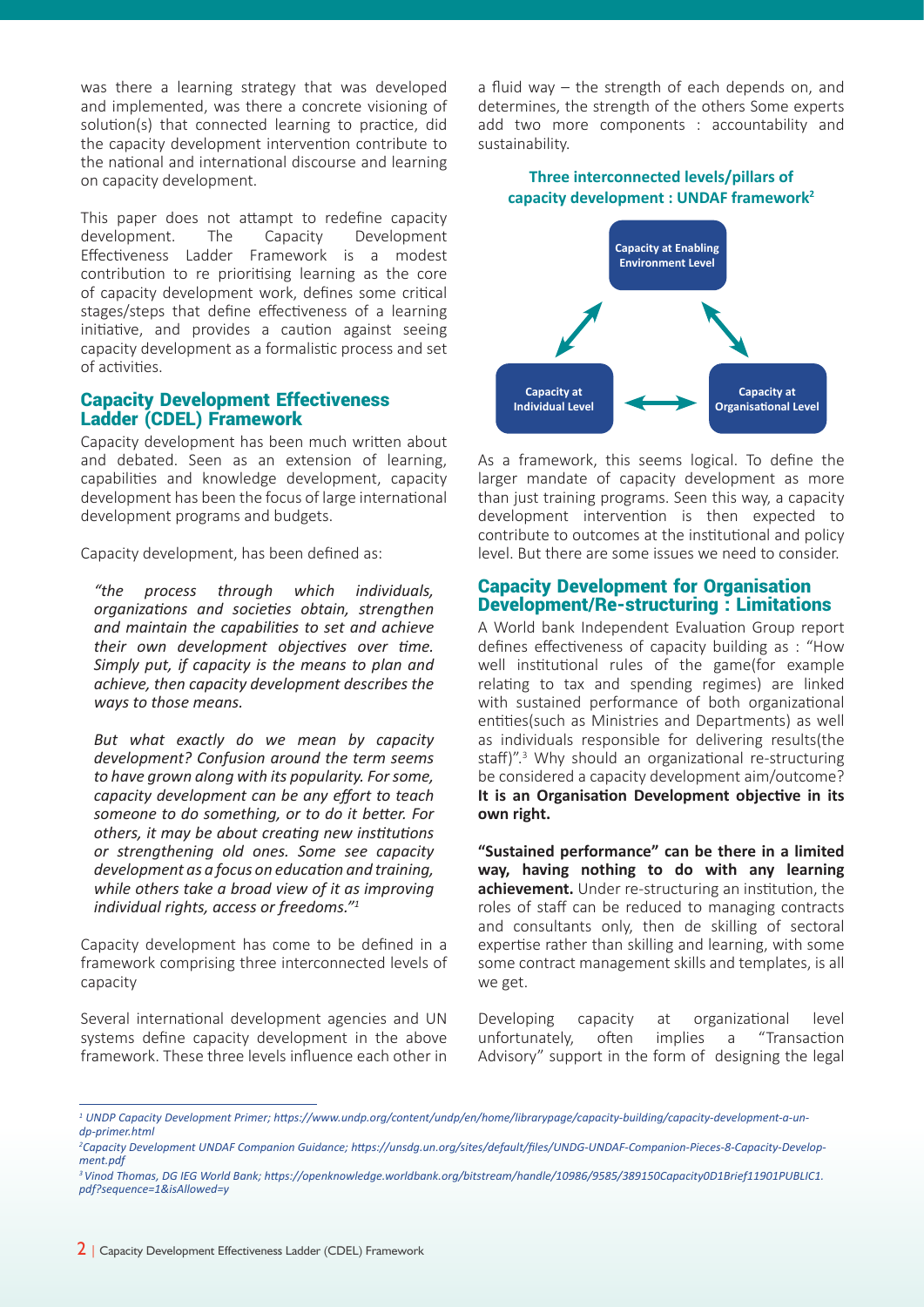institutional structure, norms, procurement, hiring, etc. For its transition including legal registration, defining operating norms, procurement, change in roles of existing staff, lay off and hiring of new staff, protocols of decision making, revenue & costing, etc. Training or a learning agenda, is then a limited add on component that manifests itself in the form of workshops, conferences, exposure visits and some class room trainings using PPTs. Capacity and capacity development then is defined essentially as managerial competence to manage the institutional transition/ change, with little learning or knowledge generation outputs and outcomes.

Once the change management has happened, the capacity development intervention ends, leaving behind nothing in terms of empowered staff and institutions, a learning strategy, learning content and training modules, strengthened partnerships and institutions of learning.

It is for this reason that capacity development is maligned :

*"According to one early observer looking at the state of the field, 'capacity building' is simply being used as a 'buzz word' by international agencies for whatever they wish to do, with or without any accountability or logic (Enemark, 2003). The current state of the field among the major donors is such that it appears to have already reached a theatre of the absurd.*

*A World Bank review noted that 'examples abound' in which these initiatives 'severely undermine public management in recipient countries and unwittingly block rather than promote progress in public sector reform and institution-building."<sup>4</sup>*

#### Effectiveness of Capacity Development – a creative learning endeavour

International capacity development frameworks adopt an instrumentalist approach in defining the process of capacity building, that marginalizes the value of learning and knowledge creation. As a primarily learning agenda, capacity development is a creative process that should be focused on the learning outputs, the process for generating learning, its outreach and its institutional sustainability. With the expectation that capacity developed will be put to use if not sooner than later.

Mainstream approach prescribed for capacity development, unfortunately consists of a set of managerial linear process of steps<sup>5</sup>:



Experience of capacity development by SCBP, shows that capacity development even in the constrained context of short term programs and projects, is a creative process, that is not linear. Many parallel actions or back and forth steps may be required, depending on the scale and depth of a capacity development engagement. In SCBP we did the engagement, the assessment and the development of capacity development content and programs and their monitoring and analysis, simultaneously, one feeding into the other. A learning strategy consisting of priority capacity development training modules for a target audience, emerged as an outcome of this experience, much later.

From experience of SCBP and from the critique of existing capacity development frameworks, we have defined effectiveness of capacity development as an outcome of a creative approach(not a linear process) with KEY STEPS and higher level outputs and outcomes in a step wise ladder - the Capacity Development Effectiveness Ladder framework.

#### Components of CDEL Framework

The Capacity Development Effectiveness Ladder Framework is a modest contribution to re prioritising learning as the core of capacity development work, defines some critical stages/steps that define effectiveness of a learning initiative, and provides a caution against seeing capacity development as a formalistic process and set of activities.

*<sup>4</sup> David Lempert; https://ruc.udc.es/dspace/bitstream/handle/2183/23397/EJGE\_2015\_4\_2\_5.pdf?sequence=3&isAllowed=y 5 Capacity Development UNDAF Companion Guidance; https://unsdg.un.org/sites/default/files/UNDG-UNDAF-Companion-Pieces-8-Capacity-Development.pdf*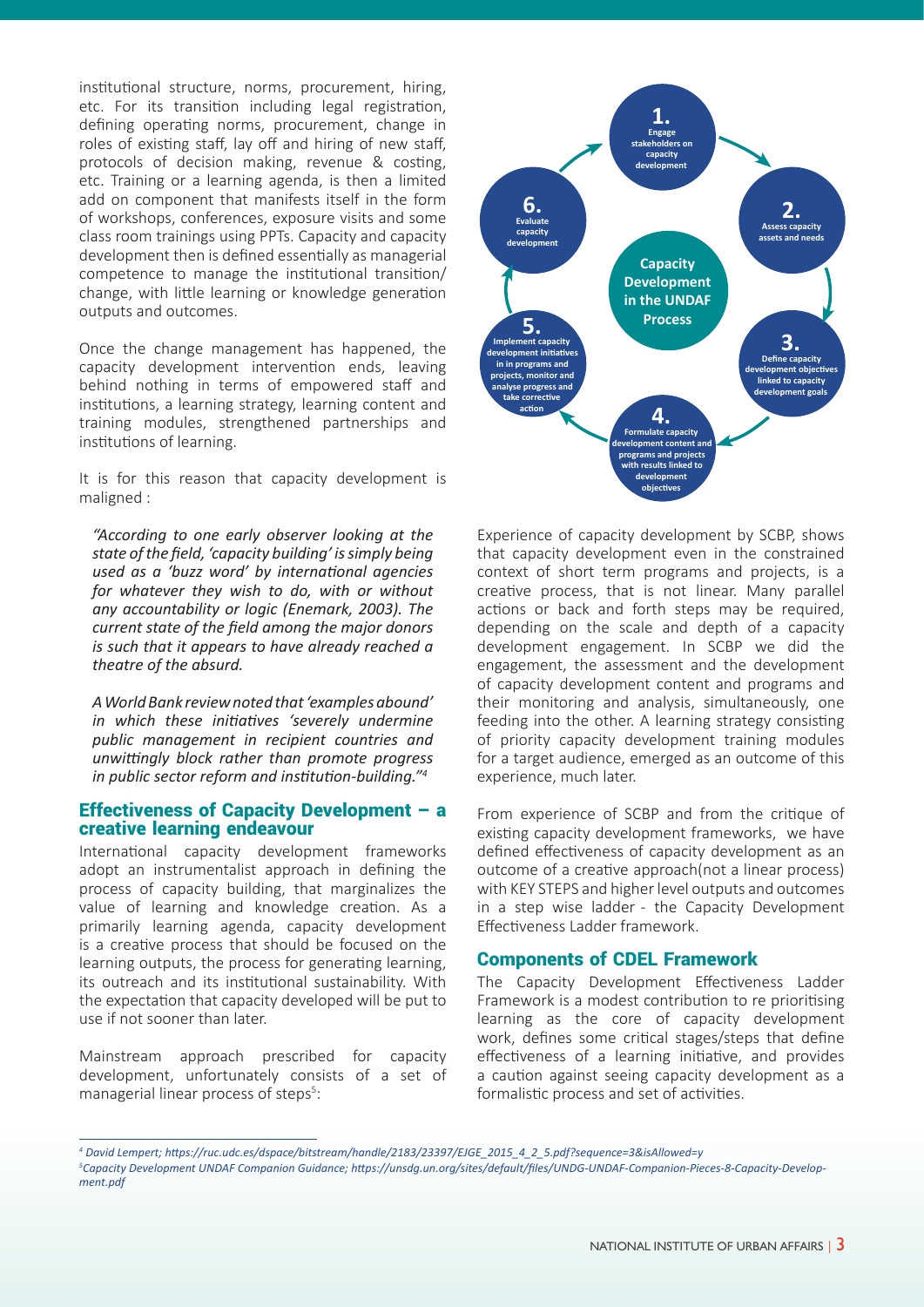**The Framework** highlights concrete steps that define the inputs, outputs and outcomes of a capacity development intervention that has learning as its focus.

Five steps of effective capacity development :

- What was the value add to learning? The learning collaterals produced – the training modules, research, technical assistance, policy guidance – was there any value add or original work produced for the sector?
- What was strategic and effective in terms of partnerships and stakeholder engagement? Were these appropriate and effective in ensuring development of high value learning content, its quality assurance, and its dissemination for the widest reach and most relevant stakeholders?
- Did the capacity development program evolve into or produce a learning strategy? Did it develop as a creative and organic process of engagement and not as a formalistic one? Was it effective in achieving the aims of generating appropriate and high value learning and its dissemination?
- Did the capacity development intervention mature towards integrating learning with practice, did it achieve a higher level of meta narrative and understanding of change? Was there any concrete visioning of solution(s) that was implemented, or even defined and detailed as proof of concept of the learning aim?
- What was the larger, beyond the program, contribution of capacity development? What legacy did it leave? Did the capacity development intervention contribute to the national and international capacity development discourse?

Any ambitious long term capacity development intervention should leave a mark on all the five steps of the ladder over its life cycle, to justify its effectiveness. Less ambitious initiatives may achieve one or more steps of this ladder.

### First Step : Developing original learning content

Developing original learning content, ensuring its relevance and quality and its uptake, requires a creative application of available resources and a strategy. The phrase "content is king" is widely used in the marketing world, it can refer to the capacity building as well.

Learning content can be very basic, off the shelf learning content, from existing sources and culled into desired modules. Most short term capacity development initiatives, end at this first step, with PPT based training content not backed by any learning notes or practical exercises and workbooks. Learning

content, including training modules should have a form and content, and a quality assurance that justifies investment of effort and ensures its longevity. This is the first test of its effectiveness.

Unlike educational institutes that have a long gestation period for pedagogy and course development for a new course, development of learning content for a capacity development intervention is often constrained for time and is usually catching up with the program interventions on the ground. An effective capacity development program is one that can play this catching up game and come up with original learning content and training modules in quick time, test and deliver it as well.

*Did the capacity development intervention create original learning content that added value to the sector?* This is critical to assessing the effectiveness of the intervention, as a first step. Capacity development collaterals including training modules, should be able to synthesise and prioritise existing knowledge resources into suitable format of training modules, suitable for the purpose of the intervention.

*From experience of SCBP we can say that engagement of academia, researchers, experts and practitioners working together, can create the basis for new and original learning content and training modules. Training Modules should have a combination of sound conceptual understanding backed with addressing critical bottlenecks for implementing the desired change. The number of training modules and scope should be tight and well defined to constitute a learning strategy.* 

*Validation of quality(of training modules and content) and effectiveness, is possible through feedback received in a training program from trainees, from a formal critical peer review process and open source sharing.* 

Under SCBP, all the modules were whetted through trial runs, followed by a Training Modules Review Committee(TMRC) that provided this quality control and assurance oversight. All the training modules, research and technical assistance, were put up on an open source knowledge portal of SCBP.

#### Second Step : Partnerships for Learning and Outreach

Partnerships are important not just for developing learning content but also for dissemination. The effectiveness of a capacity development intervention will depend on the range and quality of partnerships developed and sustained.

Under SCBP we developed four types of partnerships, in order to achieve maximum quality and impact.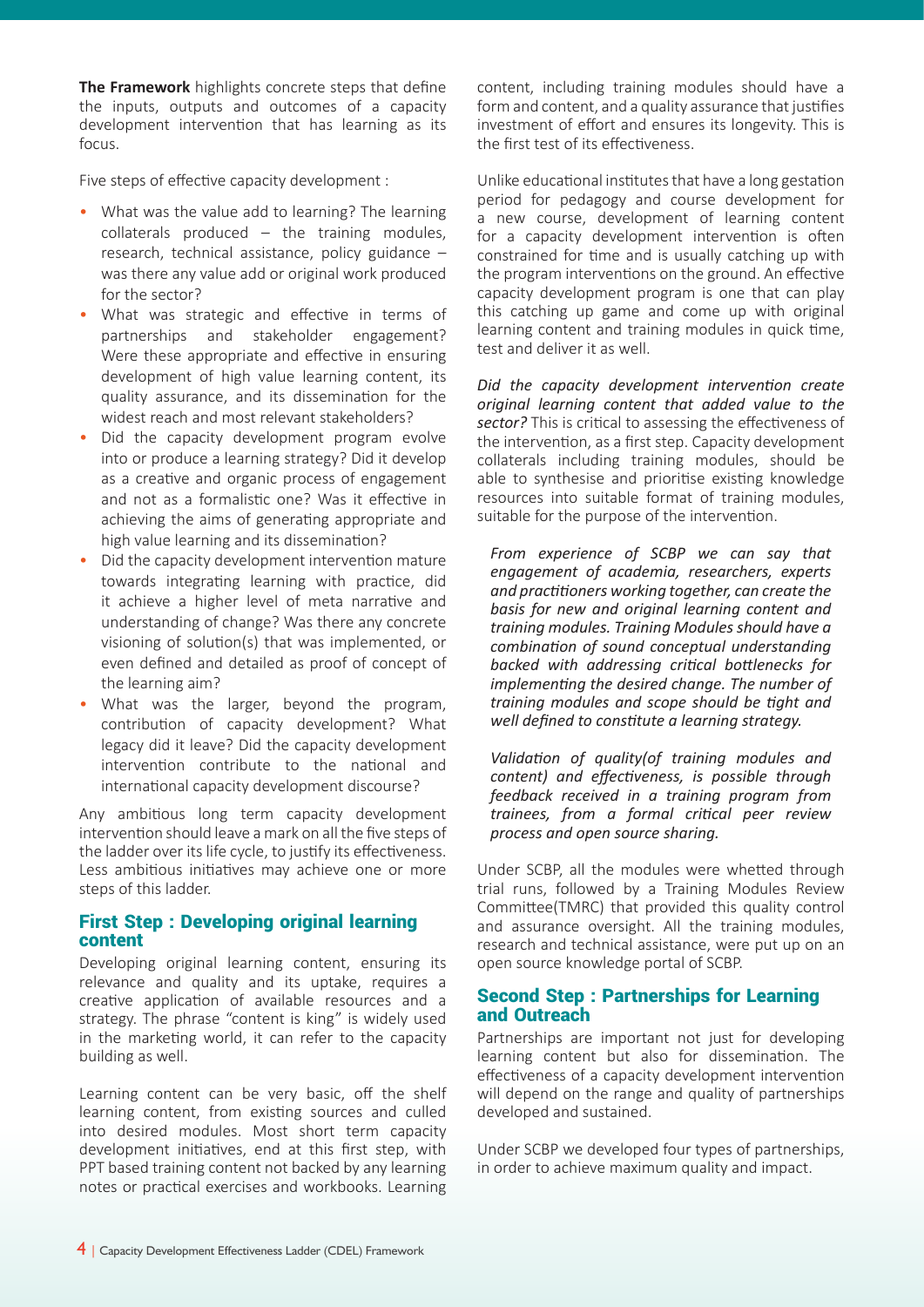#### **SCBP Partnerships in Phase 2**



Partnerships for learning have to have a high level of mutual give and take and cannot be sub contracted consultancy work.

Partnerships for developing original and high value learning content and training modules, mature over time. Based on trial and error, from implementation of initial set of modules.

There are different and important roles that partners play in developing content and its quality assurance and quality control.

*From SCBP experience we can say that developing original learning content requires a careful partnership strategy. A group of partners and experts, can be effective only as a sounding board for a collaborative engagement. One lead technical partner must anchor the development of a module and conducting the pilot trainings. Finding this lead partner who is capable and can be entrusted with completing the job under strict timelines, is critical for capacity development engagement. A professional training expert, who is also has subject matter understanding, works with the lead partner in finalising the training module – anchoring content editing, engage in the pilot testing and final proof reading. This process is run through a consultative quality assurance and quality control mechanism that is anchored by a lead that was NIUA (for the SCBP program).*

Academia partnership is important for capacity development. In the first part of this three series paper we had concluded with the importance of institutionalising capacity development with the engagement of academia and citizen groups involvement, as an independent formal process. The universities and research institutes can not only mainstream the learning content in their courses, but also contribute to higher level learning and content development including standards and norms, something that is missing in India and several developing countries.

What is important to note is that learning partnerships evolve, with conscious effort and mutual respect and understanding. In development work where short term contracts are a norm, this requires special effort on part of all to forge meaningful learning partnerships. Only then can you develop and deliver high quality content and training modules.

#### Third Step : Learning strategy

A capacity development strategy should be a "Learning Strategy" with clarity on what learning outputs and what process is put in place.

Development programs and capacity development initiatives don't have the luxury of long duration planning and pedagogy development. Most capacity development interventions rely on very basic trainings delivery strategy of 2 or 3 phase trainings. Where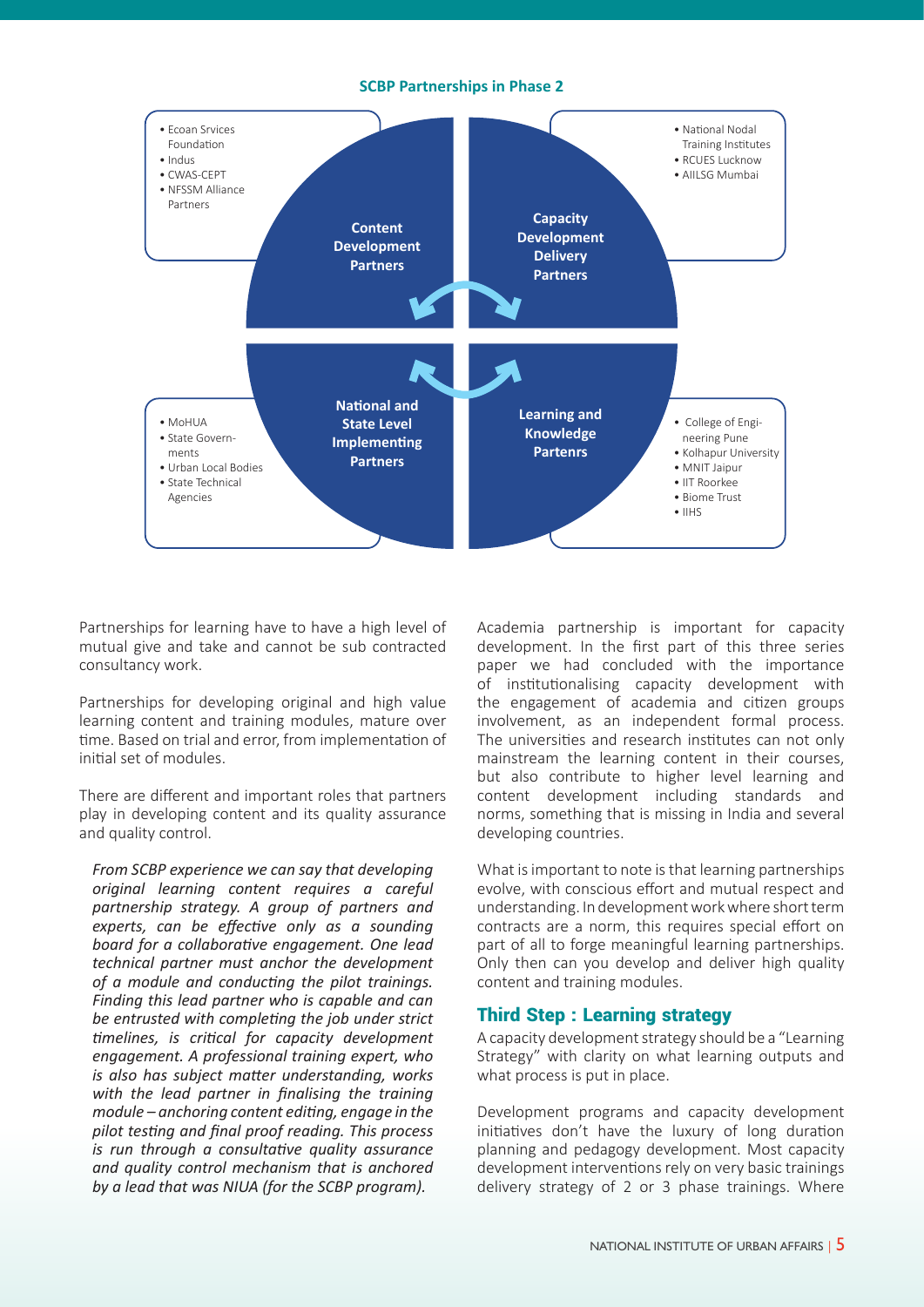existing knowledge and experts come together, compile what already exists in PPT formats and videos, deliver a set of trainings for priority trainee stakeholders and create a networking and learning space for peer exchange and learning events.

International development and training organizations parachuting in, may not be able to develop learning content and strategy that is contextualised to national and sub national context. A generic strategy of capacity development may end up becoming a formalistic roll out of training programs. Unfortunately very few large bilateral and other capacity development interventions are assessed for a learning strategy developed and employed effectively.

Under SCBP we were able to develop both a Normative Framework<sup>6</sup> for Capacity Development as well as its Digital Dissemination Strategy<sup>7</sup>. The training modules were categorised in 3 sets of modules for the government officials and private sector.

*It is imperative therefore to develop a learning strategy based on an organic and creative policy and program engagement. With a focus on content development and roll out of a best fit set of training modules for priority stakeholders. The process followed is therefore as important as the outputs of training modules, technical assistance, research and policy guidance.* 

SCBP aimed to achieve a combination of immediate skills and conceptual level learning outputs and outcomes. To anchor the Training Modules Review Committee(TMRC) for development of learning content, its assessment and re development to meet the changed needs – packaged in appropriate formats and modules.

The contribution of the Gates Foundation India WASH program lead in enabling this strategy to evolve as a collaborative process along with the NFSSM Alliance partners contribution, is duly acknowledged.

#### Fourth Step : Visioning change and designing solutions

Most often capacity development is limited to information and skills trainings, good in parts, but unable to communicate and convince any paradigm level change or improvement in existing practice. In the first phase of capacity development work by SCBP, we were focussed on providing a one off septage treatment plant for a city, as the solution for urban sanitation challenge(of setting up a Faecal Sludge Treatment Plant).

Capacity development should be able to **visualize the desired change at a higher level**, in all its complexity of technology, financing and management. This higher level change should then be differentiated into parts and translated into content of training modules. Finally integrating all the parts to make a higher level learning outcome or goal for the trainees.

*To have a live example of this vision or change, developed through conceptual understanding and a practical engagement, is an important milestone in development of an effective capacity development intervention. It requires the lead capacity development organization developing its own capacity, to be able to conceptualise and provide concrete real life solutions that are also of highest conceptual understanding. Several NFSSM Alliance partners have used the learnings from pilot projects on Faecal Sludge and Septage Management(FSSM) in India that they implemented, for capacity development and training. The SCBP program, since it was not implementing pilot projects, could synthesise and present solutions by amalgamating the best of what was on offer.*

Defining a larger vision, more than one successful project, is important. City wide inclusive sanitation (CWIS) is one such conceptual visualisation that implores practitioners to aim for urban sanitation solutions from an inclusive and scaled up lens.

For SCBP capacity development work, the desired change was a paradigm shift in the national sanitation systems thinking and priority – from a centralized sanitation system to a combination of centralized and decentralized sanitation systems including non sewered sanitation systems. Conceptualisation of this change, as a city wide solution in combination with other solutions, was made possible when the administration of the city of Port Blair, an island township of India, sought a technical review of a mega budget centralized sanitation system proposal that was presented by a central government agency, for Port Blair town. SCBP employed its knowledge and resources to assess and propose a plan for the town that was a combination of decentralized and centralized sanitation solutions, as well as non sewered sanitation. The plan would save the Port Blair Municipality not only a significant amount of CAPEX and OPEX cost, but would also an appropriate city wide inclusive sanitation solution.

Technical assistance provided by SCBP for the integrated waste water management for the city of

*<sup>6</sup> SCBP Normative Framework for State level Capacity Development; https://www.niua.org/scbp/?q=learning-material/non-sewered-sanitation-systems-india-state-level-normative-framework-capacity* 

*<sup>7</sup> SCBP Digital Dissemination Strategy ; https://www.niua.org/scbp/?q=learning-material/digital-strategy-capacity-development*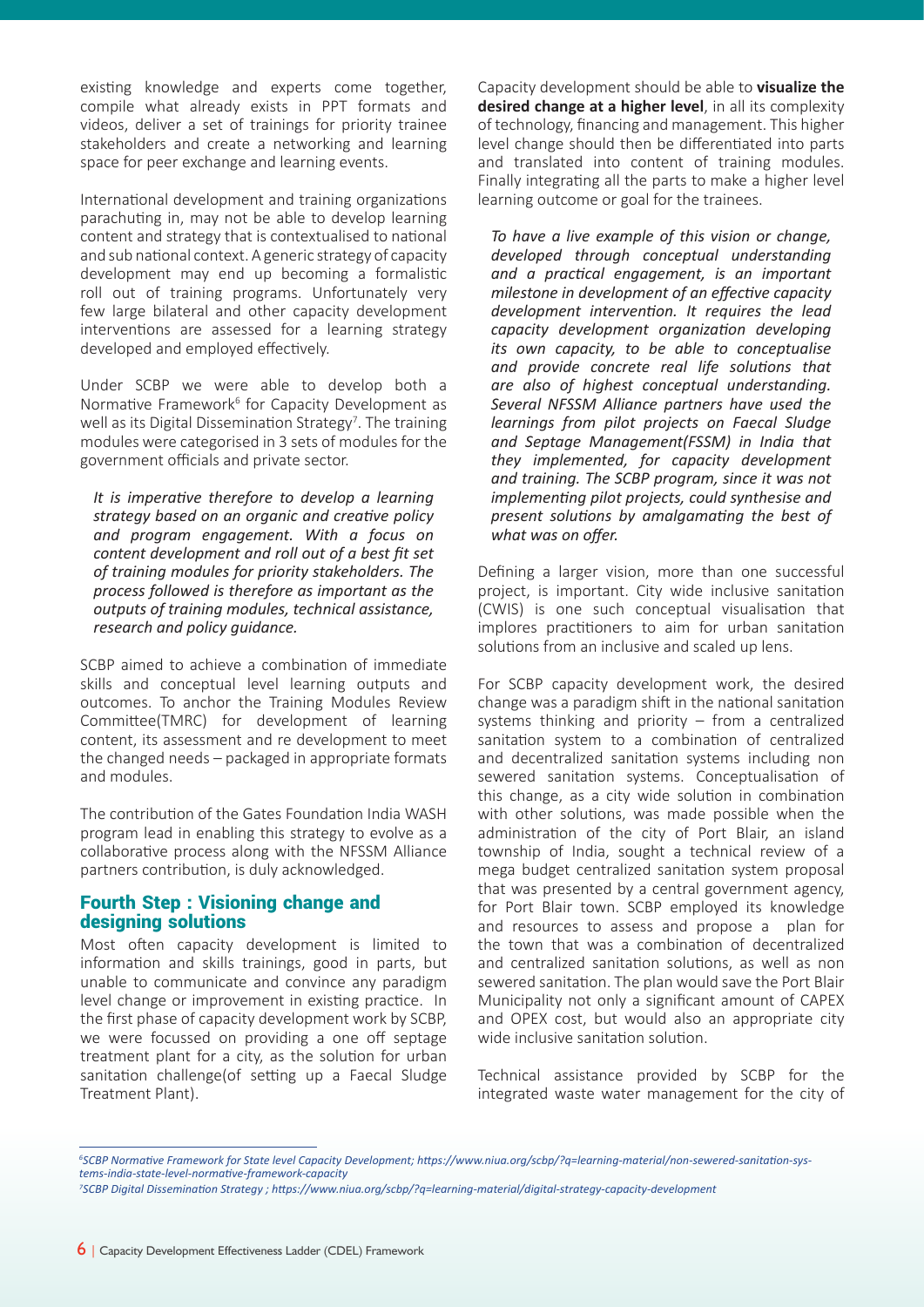Port Blair, became a proof of concept of its training modules, and an important, live training resource for the SCBP capacity development work.

Any capacity development engagement should therefore be able to visualize what change is ideal in the given context, develop it, and use it for its training and learning content. Relying exclusively on solutions and case studies from the west will not be convincing for the national context. Having developed live examples or even case studies, and integrating them in capacity development work, is a proof of the effectiveness of the intervention.

#### Fifth Step : Contribution to Capacity Development Discourse

Organizations implementing capacity development interventions, specially those with well endowed budgets and longer timeframes, should be expected to demonstrate what contribution they have made to the capacity development discourse or atleast the sectoral understanding, at national and international levels. At the highest ladder of the capacity development effectiveness.

SCBP contribution on this count has been through its Normative Capacity Development Framework and Digital Strategy that can be applied to other sectoral capacity development interventions, the Water and Waste Water Policy Framework and Workbook<sup>8</sup> for the Ministry, the Resilient Urban Sanitation Response Framework<sup>9</sup> as a sanitation emergency response framework. At the international level SCBP has contributed to the Susana International Network Capacity Development Factsheet, and its restructuring as Susana 2.0. A chapter on South Asia Urban Sanitation Journey is included in an upcoming publication by EAWAG.

All Frameworks, Training Modules and Analytics, Research and Policy Briefs, that we develop as capacity development professional interventions – are in effect "**Deflected Actions"** (a term coined by Prof. Piers Blaikie<sup>10</sup>). Prof Blaikie coined it in his seminal work of in late 1980s, while addressing soil erosion in developing countries from a political economy lens and what learning and knowledge can contribute.

*"Unfortunately soil conservation policies do not usually serve powerful economic interests, for example, land reform movements. In the latter case, land reform in many countries of Latin America and South Asia was a platform for a newly rising agriculture capitalist class to oust* 

*the backward feudal landlords who blocked their demands. Appeals to reason, to moral duty of conserve nature or to help the poor peasants and pastoralists through conservation simply have little to offer those who would carry out these policies. In these circumstances, there appear two ways forward – rhetoric, and what we may call 'deflected actions'. Both solutions call for a prodigious output in the form of seminars, conferences, reports and even financial commitments from foreign aid donors. The term 'deflected actions' refers to peripheral and support action instead of the real business of implementing soil conservation."*

Prof Blaikie reference to 'deflected action' covers not only programs and projects but also training and capacity development of institutions and individuals engaged in soil conservation, and all associated activities of mapping, monitoring, research, testing, GIS applications, etc. This learning and knowledge generation work is important in itself, in developing a deeper understanding of the problem and what needs to be done. But this work alone may not lead to any solution of the problems. Yet it is all that can be done and must be done. For problems that are deep seated, having a political economic dimensions like soil erosion in Africa and the inability to treat waste water and solid waste in South Asia.

Whether trained staff and trained institutions change their approach and goals, whether the system is able to overcome its political economic fix to change, will not depend only on the quality and effectiveness of capacity development intervention.

#### Capacity Development – what we need to remember and re consider

**Capacity development should be an integral part of routine working of organizations**. This is possible when junior professional staff are mentored by seniors, and all professionals at all levels in an organisation are provided opportunities for learning and growth. Capacity development best happens on the job and in a learning organization culture. This is how most of us grew up in the 1980-90s when capacity development was not an external input but a way of working, with organisation systems fostering learning on the job through cross assignments, mentoring by seniors, improving analytical and writing skills. Unfortunately, a consultancy culture abounds today in most organizations, that has corrupted learning and reduced professionals to petty task managers. Emphasis has shifted to optics of presentations, not on content. Organizations that prioritize learning

*<sup>8</sup> Policy Framework; https://www.niua.org/scbp/?q=content/urban-water-supply-and-waste-water-policy-framework* 

*<sup>9</sup> RUSR Framework; https://www.niua.org/scbp/?q=training-modules/response-indian-cities-covid19-resource-book*

*<sup>10</sup> Piers Blaikie; Political Economy of Soil Erosion in Developing Countries; 1985*